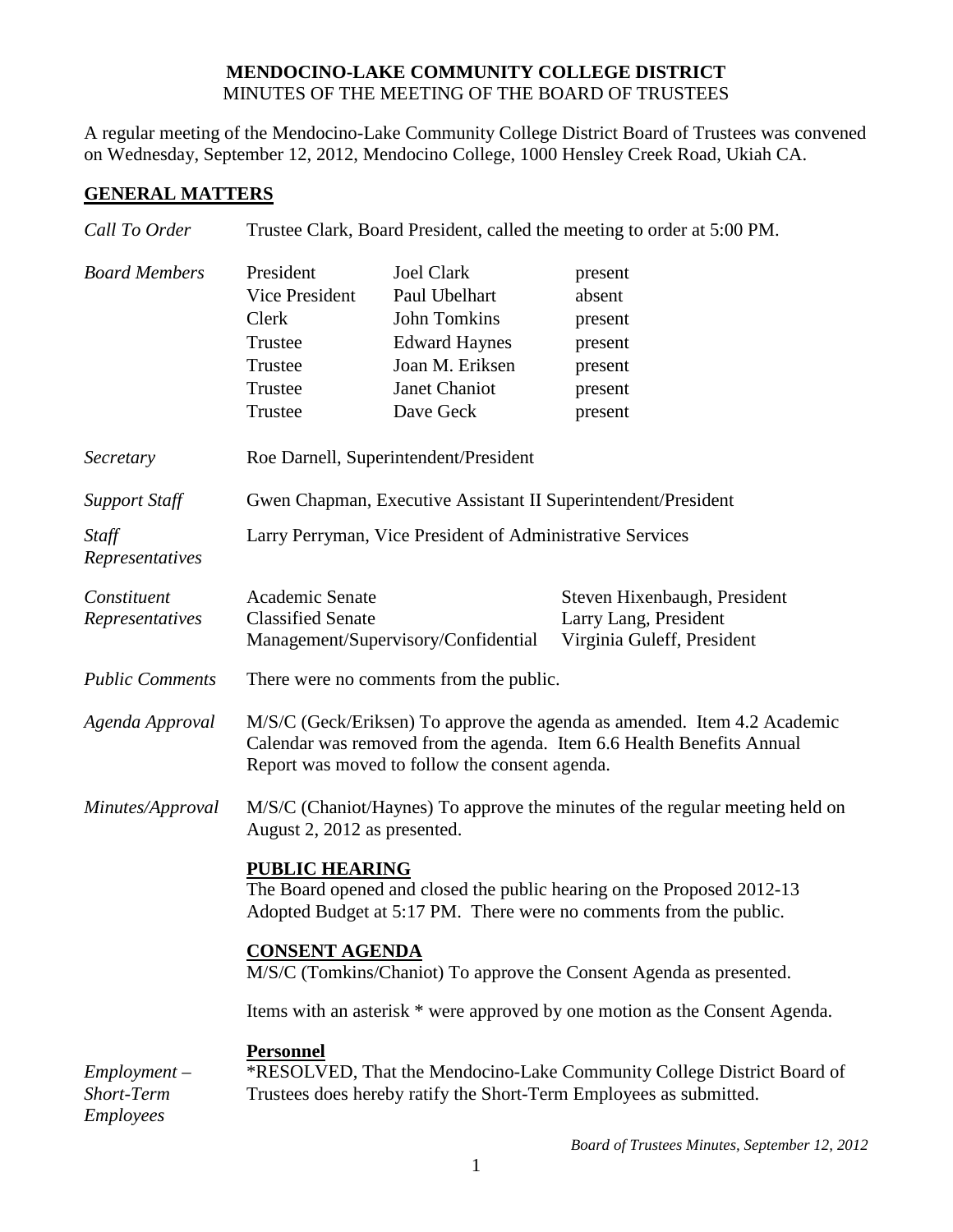| Employment<br>Part-Time Faculty                                        | *RESOLVED, That the Mendocino-Lake Community College District Board of<br>Trustees does hereby employ the list of Part-Time Faculty as submitted.                                                                                                                                                                                                                                                                                                                                                                                                                                                         |
|------------------------------------------------------------------------|-----------------------------------------------------------------------------------------------------------------------------------------------------------------------------------------------------------------------------------------------------------------------------------------------------------------------------------------------------------------------------------------------------------------------------------------------------------------------------------------------------------------------------------------------------------------------------------------------------------|
| Volunteers<br>Quarterly Fiscal<br><b>Status Report</b>                 | *RESOLVED, That the Mendocino-Lake Community College District Board of<br>Trustees does hereby approve the list of volunteers as submitted/presented at the<br>meeting.<br><b>Other Items</b><br>*RESOLVED, That the Mendocino-Lake Community College District Board of<br>Trustees does hereby accept the report as submitted.                                                                                                                                                                                                                                                                           |
| Donation of<br>Compost                                                 | *RESOLVED, That the Mendocino-Lake Community College District Board of<br>Trustees does hereby accept with appreciation the donation of compost from<br>Cold Creek Compost.                                                                                                                                                                                                                                                                                                                                                                                                                               |
| 2012-13 Adopted<br><b>Budget</b>                                       | <b>ACTION ITEMS</b><br>Vice President Perryman reviewed the budget. He commented that the State's<br>budget was based on Proposition 30 passing and the District's budget is based on<br>the State's budget. The budget is also based on no enrollment growth and based<br>on meeting target FTES. This budget does not include any collective bargaining.<br>Staff are working on possible budget solutions in the event that Proposition 30<br>does not pass.                                                                                                                                           |
|                                                                        | M/S/C (Haynes/Geck) RESOLVED, That the Mendocino-Lake Community<br>College District Board of Trustees does hereby adopt the proposed Adopted<br>Budgets as presented and shown on Attachments A through J.                                                                                                                                                                                                                                                                                                                                                                                                |
| <b>Resolution</b><br>$09 - 12 - 01$<br>In Support of<br>Proposition 30 | M/S/C (Geck/Eriksen) RESOLVED, That the Mendocino-Lake Community<br>College District Board of Trustees does hereby support Proposition 30, The<br>School and Local Public Safety Protection Act, which has the official title,<br>"Temporary Taxes to Fund Education. Guaranteed Local Public Safety<br>Funding." on the November 2012 ballot.                                                                                                                                                                                                                                                            |
|                                                                        | Roll call vote:<br>Trustees Tomkins, Chaniot, Geck, Clark, Eriksen, and Haynes - yes                                                                                                                                                                                                                                                                                                                                                                                                                                                                                                                      |
| Lake County<br>Center - Change<br>Order No. 7                          | M/S/C (Tomkins/Geck) RESOLVED, That the Mendocino-Lake Community<br>College District Board of Trustees does hereby ratify Change Order No. 7 for<br>the Lake County Center project to Wright Contracting in the amount of \$22,329.                                                                                                                                                                                                                                                                                                                                                                       |
| President's Report                                                     | <b>INFORMATIONAL REPORTS</b><br>A written report was submitted by Superintendent/President Darnell. The<br>following was offered in addition:<br>September 14 is the closing date for Superintendent/President applications.<br>The Library/Learning Center Open House is Friday, September 14.<br>$\bullet$<br>Students from the MESA Center will be serving as guides. Presentations<br>will be available in certain areas of the Library. The Culinary Arts students<br>will be providing the refreshments.<br>Dean Goff has successfully passed her oral exam for her doctorate program.<br>$\bullet$ |
| Education and                                                          | A written report was submitted by Deans Rawitsch, Guleff, and Goff.                                                                                                                                                                                                                                                                                                                                                                                                                                                                                                                                       |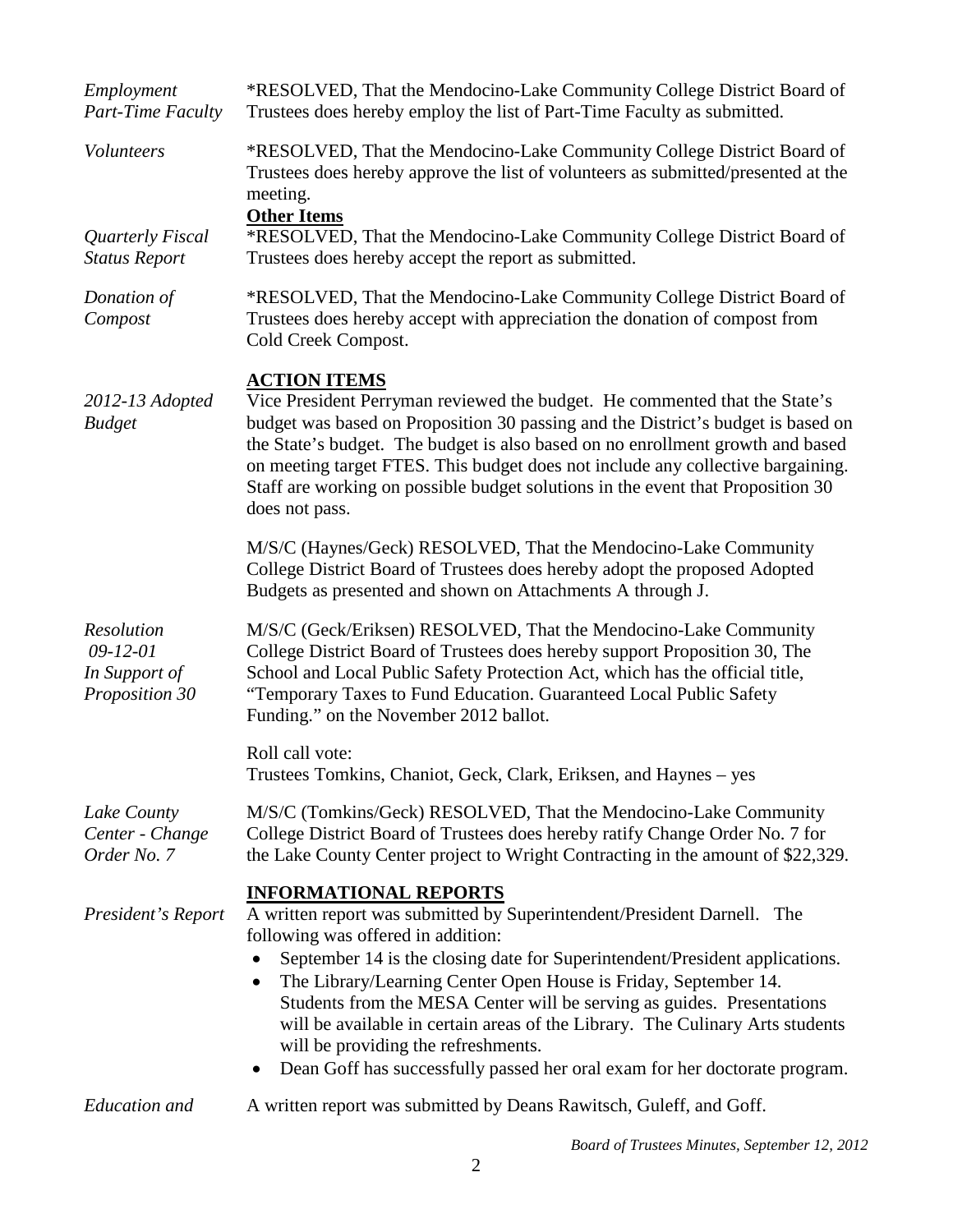| <b>Student Services</b><br>Report        |                                                                                                                                                                                                                                                                                                                                                                                                                                                                                                                                                                                                                                                                                                  |
|------------------------------------------|--------------------------------------------------------------------------------------------------------------------------------------------------------------------------------------------------------------------------------------------------------------------------------------------------------------------------------------------------------------------------------------------------------------------------------------------------------------------------------------------------------------------------------------------------------------------------------------------------------------------------------------------------------------------------------------------------|
| Administrative<br><b>Services Report</b> | A written report was submitted by Larry Perryman, Vice President of<br><b>Administrative Services.</b>                                                                                                                                                                                                                                                                                                                                                                                                                                                                                                                                                                                           |
| Measure W<br><b>Bond Report</b>          | Larry Perryman, Vice President of Administrative Services, presented a report<br>and discussed the historical decisions regarding distribution of spending of bond<br>funds. This report was given in response to the Board's request to revisit the<br>reallocation of bond project funds.                                                                                                                                                                                                                                                                                                                                                                                                      |
| Mendocino<br>College<br>Foundation, Inc. | He addressed the first adjustment when it was learned that there would be no<br>matching funds from the State for the Library building. The decision to<br>reallocate funds for the Library and other projects was made following a<br>thorough process that included a college-wide forum.<br>A written report was submitted by Katie Fairbairn, Executive Director. The<br>following was offered in addition:<br>• The Foundation has partnered with the ASMC and purchased a texting<br>software program which will be facilitated by Mike Mari in his role as<br>Director of Student Life. Students and staff who "opt in" will be able to<br>receive text messages regarding campus events. |
| Constituents<br>Report                   | No written reports were submitted. The following oral reports were given:<br>• Dean Guleff reported that the M/S/C has donated to the the Adopt- $a - 5$ <sup>th</sup><br>Grader program and awarded four scholarships in the amount of \$750 each.<br>• Steve Hixenbaugh reported that the Academic Senate is working on<br>objectives, recruitment and marketing, and supporting the accreditation<br>process.                                                                                                                                                                                                                                                                                 |
| <b>Health Benefits</b>                   | An annual report on the status of the Health Benefit Program was submitted as<br>information. The following was offered in addition:<br>Karen Chaty reviewed the report highlighting the funds received through the<br>Federal Early Retirement Reimbursement Program.                                                                                                                                                                                                                                                                                                                                                                                                                           |
| <b>Student Survey</b>                    | <u>TIME CERTAIN ITEM - 6:00 PM</u><br>Dr. Charles Duffy gave a PowerPoint presentation and reviewed with the Board<br>the findings in the 2011-12 Graduating Student Survey.                                                                                                                                                                                                                                                                                                                                                                                                                                                                                                                     |
| <b>Trustee Reports</b>                   | <b>TRUSTEE COMMUNICATION</b><br>Written reports were submitted by Trustees Chaniot and Haynes. Oral reports<br>were given by Trustees Eriksen, Chaniot, Haynes,                                                                                                                                                                                                                                                                                                                                                                                                                                                                                                                                  |
|                                          | Student Trustee Evans arrived at the meeting and advised the Board that she has<br>resigned from ASMC and will no longer be able to be on the Board. She has<br>taken a full-time position that prohibits her attendance at board meetings. The<br>Board complimented Evans on her participation and her positive attitude as a<br>member of the board.                                                                                                                                                                                                                                                                                                                                          |
| Trustee Self<br>Evaluation               | In keeping with Board policy on Board Self-Evaluations, Board President Clark<br>presented the self-evaluation assessment document to the Board. The assessment                                                                                                                                                                                                                                                                                                                                                                                                                                                                                                                                  |